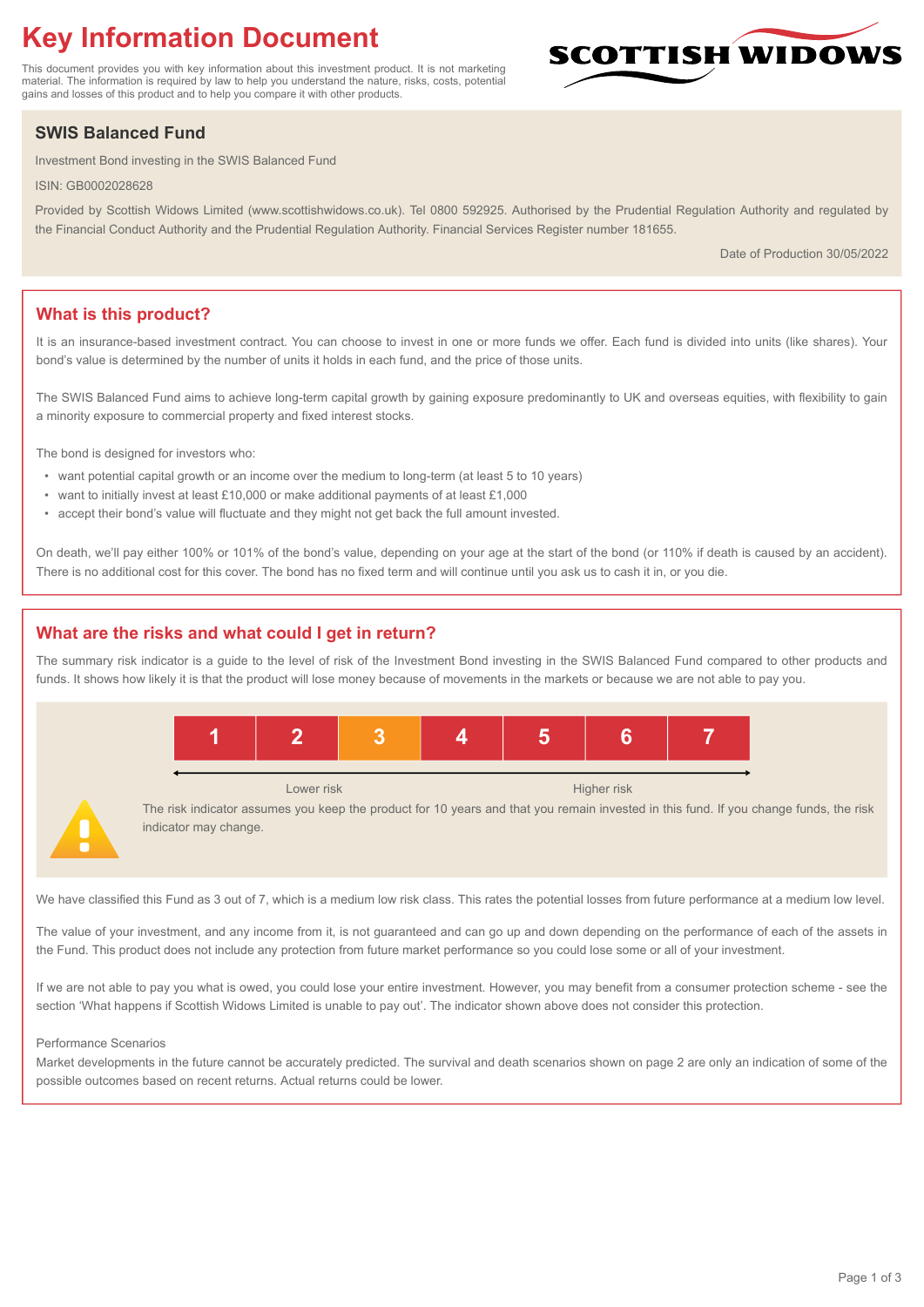

#### **What are the risks and what could I get in return? (continued)**

This table shows the money you could get back over the next 10 years, under different scenarios, assuming that you invest £10,000. The figures below assume no withdrawals are taken and do not allow for any Large Fund Bonus which may apply. The scenarios shown illustrate how your investment could perform. You can compare them with the scenarios of other products. The scenarios presented are an estimate of future performance based on evidence from the past on how the value of this investment varies, and are not an exact indicator. What you get will vary depending on how the market performs and how long you keep the investment. The stress scenario shows what you might get back in extreme market circumstances, and it does not take into account the situation where we are not able to pay you. The death scenario assumes investments perform in line with the moderate scenario.

The figures shown include all the costs of the product itself, but may not include all the costs that you pay to your adviser. The figures do not take into account your personal tax situation, which may also affect how much you get back. Before deciding to invest, you should read the Additional Information Document for more information on the risks and what you might get back. See page 2 for information on how the performance scenarios are calculated.

| <b>Investment £10,000</b> |                                                    |          |          |                                             |  |  |
|---------------------------|----------------------------------------------------|----------|----------|---------------------------------------------|--|--|
|                           |                                                    | 1 year   | 5 years  | 10 years<br>(Recommended<br>holding period) |  |  |
| <b>Survival Scenarios</b> |                                                    |          |          |                                             |  |  |
| <b>Stress scenario</b>    | £4,831<br>What you might get back after costs      |          | £6,515   | £5,379                                      |  |  |
|                           | $-51.69%$<br>Average return each year              |          | $-8.21%$ | $-6.01%$                                    |  |  |
| Unfavourable scenario     | What you might get back after costs<br>£9,127      |          | £8,775   | £8,946                                      |  |  |
|                           | Average return each year                           | $-8.73%$ | $-2.58%$ | $-1.11%$                                    |  |  |
| Moderate scenario         | What you might get back after costs                | £10,203  | £11,246  | £12,700                                     |  |  |
|                           | Average return each year                           | 2.03%    | 2.38%    | 2.42%                                       |  |  |
| Favourable scenario       | What you might get back after costs                | £11,377  | £14,376  | £17,985                                     |  |  |
| Average return each year  |                                                    | 13.77%   | 7.53%    | 6.05%                                       |  |  |
| <b>Death scenarios</b>    |                                                    |          |          |                                             |  |  |
| Insured event             | What your beneficiaries might get back after costs | £10,305  | £11,358  | £12,827                                     |  |  |

#### **What happens if Scottish Widows is unable to pay out?**

Your Plan is fully covered by the Financial Services Compensation Scheme. More information about compensation arrangements is available from the Financial Services Compensation Scheme, who can be contacted on 0800 678 1100 or 0207 741 4100 or via their website at www.fscs.org.uk

### **What are the costs?**

The Reduction in Yield (RIY) shows what impact the total costs you pay will have on the investment return you might get. The total costs take into account one-off, ongoing and incidental costs. The amounts shown here are the cumulative costs of the product itself, for three different holding periods. The monetary figures shown assume you invest £10,000 and investments perform in line with the moderate scenario. The figures are estimates and may change in the future. The person selling you or advising you about this product may charge you other costs. If so, this person will provide you with information about these costs, and show you the impact that all costs will have on your investment over time.

| <b>Investment £10,000</b>       |                             |                              |                            |  |  |  |
|---------------------------------|-----------------------------|------------------------------|----------------------------|--|--|--|
| <b>Scenarios</b>                | If you cash in after 1 year | If you cash in after 5 years | If you cash in at 10 years |  |  |  |
| Total costs                     | £176                        | £696                         | £1,382                     |  |  |  |
| Impact on return (RIY) per year | 1.75%                       | $1.34\%$                     | 1.29%                      |  |  |  |